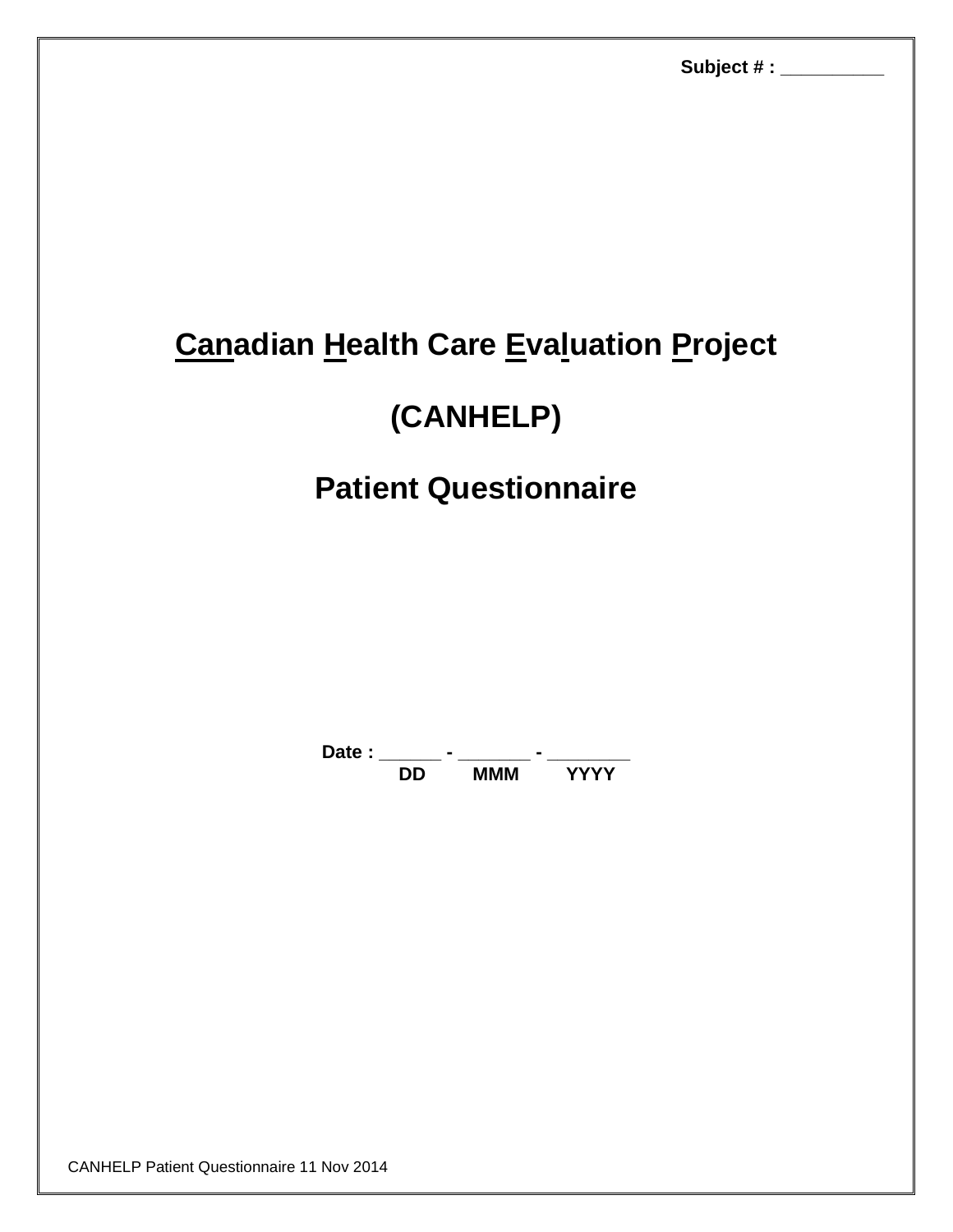**Subject # : \_\_\_\_\_\_\_\_\_\_**

Instructions:

The following questionnaire includes items that are considered important in terms of quality of care for people with serious, life threatening illnesses.

Please think about the health care that you have received *during the past month* from doctors, nurses and other health care professionals. For each question you will be asked to choose a number between 1 and 5 to indicate how satisfied you are with that particular aspect of care -- the higher the number, the more satisfied you are. If you choose option #1 "**Not at all Satisfied"**, for example, you will be indicating that this aspect of the care you received did not meet any of your expectations of high quality care. At the other end of the scale, your choice of option #5 "**Completely Satisfied**" will indicate that this aspect of the care you received met or exceeded your expectations of quality care.

All answers are confidential and will not be shown to doctors or other health care professionals who are responsible for your care. There are no right or wrong answers. **Completely honest answers are most helpful!**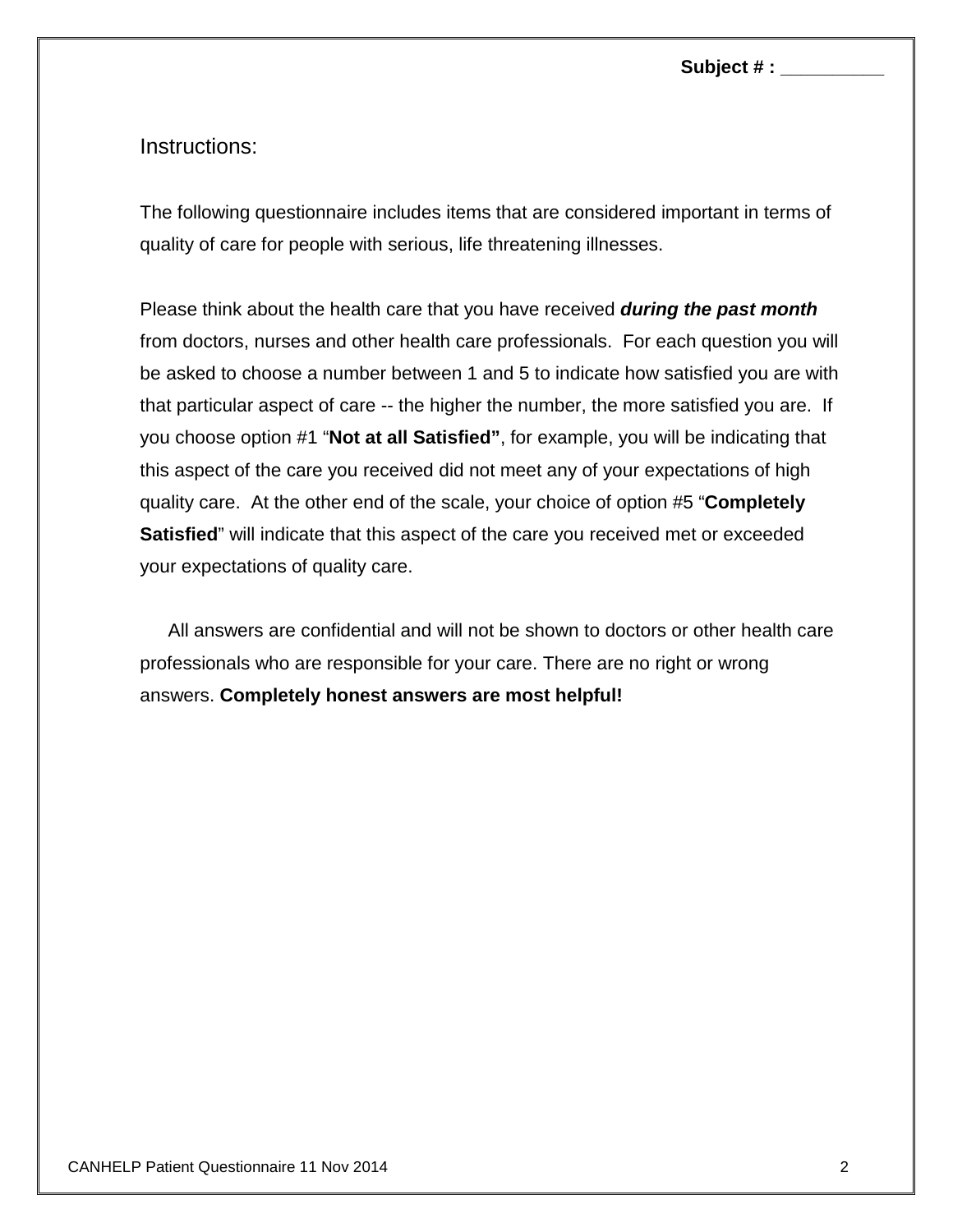| Subject #: |  |  |
|------------|--|--|
|            |  |  |

#### *The following questions concern the care you received during the past month . For each one, please indicate the degree to which you are satisfied.*

1. In general, how satisfied are you with the quality of care you received *during the past month?*

| Not At All | Not Very | Somewhat | Verv | Completely |
|------------|----------|----------|------|------------|
|            |          |          |      |            |

#### *Relationship with the Doctors*

2. How satisfied are you that you knew the doctor(s) in charge of your care *during the past month?*

| Not At All | Not Very | Somewhat | Verv | Completely |
|------------|----------|----------|------|------------|
|            |          |          |      |            |

3. How satisfied are you that your doctor(s) took a personal interest in you *during the past month?*

| Not At All | Not Very | Somewhat | Verv | Completely |
|------------|----------|----------|------|------------|
|            |          |          |      |            |

4. How satisfied are you that your doctor(s) were available when you needed them (by phone or in person) *during the past month*?

| Not At All | Not Very | Somewhat | Verv | Completely |
|------------|----------|----------|------|------------|
|            |          |          |      |            |

5. How satisfied are you with the level of trust and confidence you had in the doctor(s) who looked after you *during the past month*?

| Not At All | Not Very | Somewhat | Verv | Completely |
|------------|----------|----------|------|------------|
|            |          |          |      |            |

#### *Illness Management*

6. How satisfied are you with the level of trust and confidence you had in the nurses who looked after you *during the past month*?

| Not At All | Not Very | Somewhat | Very | Completely |
|------------|----------|----------|------|------------|
|            |          |          |      |            |

7. How satisfied are you that the doctors and nurses who looked after you *during the past month* knew enough about your health problems to give you the best possible care?

| Not At All | Not Very | Somewhat | Verv | Completely |
|------------|----------|----------|------|------------|
|            |          |          |      |            |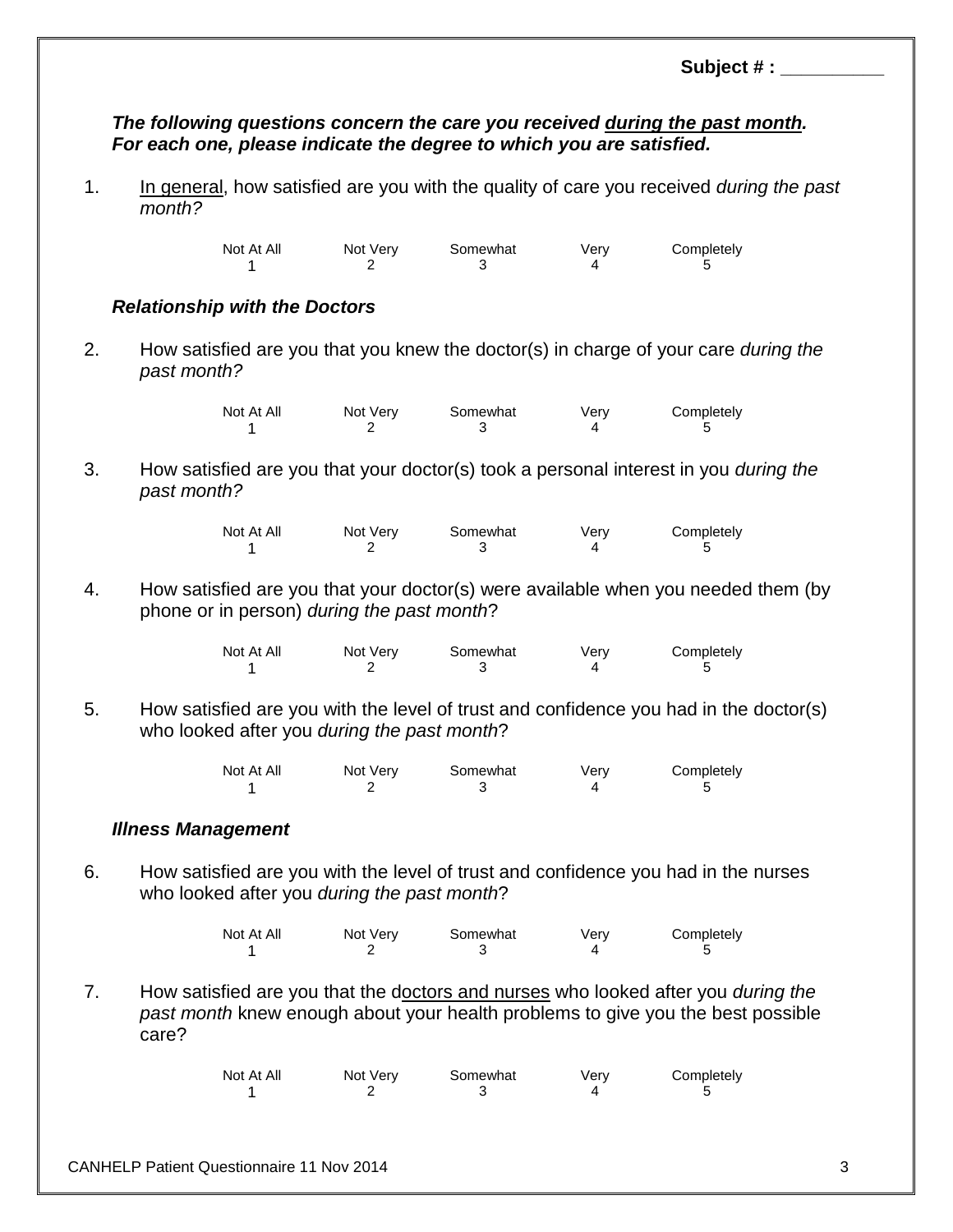**Subject # : \_\_\_\_\_\_\_\_\_\_** 8. How satisfied are you that the doctors and nurses looking after you *during the past month* were compassionate and supportive? Not At All Not Very Somewhat Very Completely 1 2 3 4 5 9. How satisfied are you that you were treated by those doctors and nurses in a manner that preserved your sense of dignity *during the past month*? Not At All **Not Very** Somewhat **Very** Completely 1 2 3 4 5 10. How satisfied are you with the tests that were done and the treatments that were given *during the past month* for your medical problems? Not At All Mot Very Somewhat Very Completely 1 2 3 4 5 11. How satisfied are you that physical symptoms you had *during the past month* (for example: pain, shortness of breath, nausea) were adequately assessed and controlled? Not At All Mot Very Somewhat Very Completely 1 2 3 4 5 12. How satisfied are you that emotional problems you had *during the past month* (for example: depression, anxiety) were adequately assessed and controlled? Not At All Mot Very Somewhat Very Completely 1 2 3 4 5 13. How satisfied are you with the help you received with personal care *during the past month* (for example: bathing, toileting, dressing, eating)? Not At All Not Very Somewhat Very Completely Not Applicable No Help Needed 1 2 3 4 5 6 14. How satisfied are you that, during the past month, you received good care when a family member or friend was not able to be with you?

| Not At All | Not Very | Somewhat | Verv | Completely |
|------------|----------|----------|------|------------|
|            |          |          |      |            |

15. How satisfied are you with the home care services you received *during the past month*?

| Not At All | Not Verv | Somewhat | Verv | Completely | Not Applicable.     |
|------------|----------|----------|------|------------|---------------------|
|            |          |          |      |            | No home care needed |
|            |          |          |      |            |                     |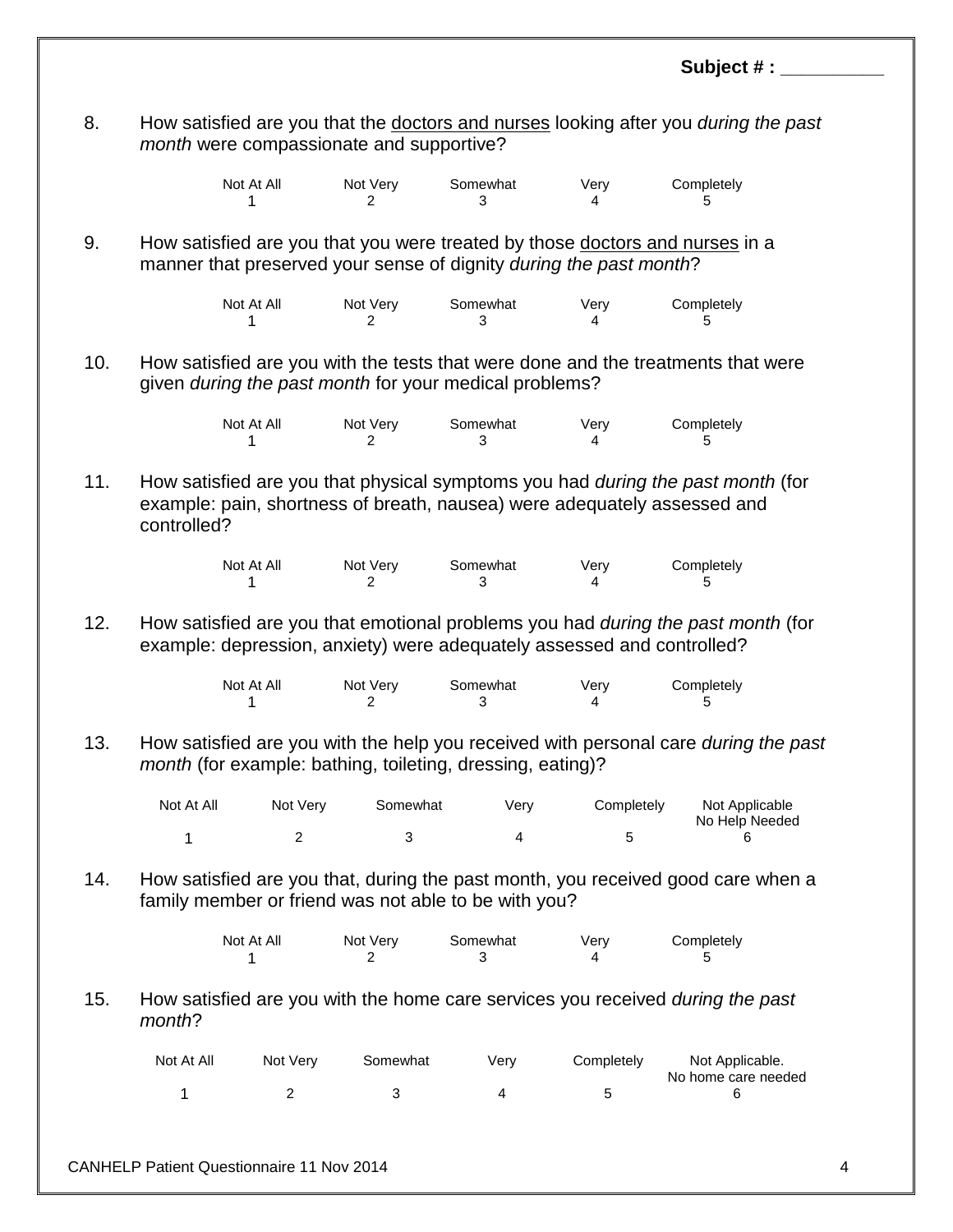|     |                                                                                                                                                             |                                                 |               |                                                       |           | Subject # :                                                                             |
|-----|-------------------------------------------------------------------------------------------------------------------------------------------------------------|-------------------------------------------------|---------------|-------------------------------------------------------|-----------|-----------------------------------------------------------------------------------------|
| 16. |                                                                                                                                                             | after you during the past month?                |               |                                                       |           | How satisfied are you that health care workers worked together as a team to look        |
|     |                                                                                                                                                             | Not At All<br>1                                 | Not Very<br>2 | Somewhat<br>3                                         | Very<br>4 | Completely<br>5                                                                         |
| 17. |                                                                                                                                                             | with your illness during the past month?        |               |                                                       |           | How satisfied are you that you were able to manage the financial costs associated       |
|     |                                                                                                                                                             | Not At All                                      | Not Very<br>2 | Somewhat<br>3                                         | Very<br>4 | Completely<br>5                                                                         |
| 18. |                                                                                                                                                             | cared for during the past month?                |               |                                                       |           | How satisfied are you with the environment or the surroundings in which you were        |
|     |                                                                                                                                                             | Not At All<br>1                                 | Not Very<br>2 | Somewhat<br>3                                         | Very<br>4 | Completely<br>5                                                                         |
| 19. |                                                                                                                                                             | month was consistent with your wishes?          |               |                                                       |           | How satisfied are you that the care and treatment you received during the past          |
|     |                                                                                                                                                             | Not At All<br>1                                 | Not Very<br>2 | Somewhat<br>3                                         | Very<br>4 | Completely<br>5                                                                         |
|     | <b>Communication</b>                                                                                                                                        |                                                 |               |                                                       |           |                                                                                         |
| 20. |                                                                                                                                                             |                                                 |               | straightforward, honest manner during the past month? |           | How satisfied are you that the doctor(s) explained things relating to your illness in a |
|     |                                                                                                                                                             | Not At All<br>1                                 | Not Very<br>2 | Somewhat<br>3                                         | Very<br>4 | Completely<br>5                                                                         |
| 21. |                                                                                                                                                             | way you could understand during the past month? |               |                                                       |           | How satisfied are you that the doctor(s) explained things relating to your illness in a |
|     |                                                                                                                                                             | Not At All<br>1                                 | Not Very<br>2 | Somewhat<br>3                                         | Very<br>4 | Completely<br>5                                                                         |
| 22. | How satisfied are you that you received consistent information about your condition<br>from all doctors and nurses looking after you during the past month? |                                                 |               |                                                       |           |                                                                                         |
|     |                                                                                                                                                             | Not At All                                      | Not Very<br>2 | Somewhat<br>3                                         | Very<br>4 | Completely<br>5                                                                         |
| 23. | past month?                                                                                                                                                 |                                                 |               |                                                       |           | How satisfied are you that the doctor(s) listened to what you had to say during the     |
|     |                                                                                                                                                             | Not At All                                      | Not Very<br>2 | Somewhat<br>3                                         | Very<br>4 | Completely<br>5                                                                         |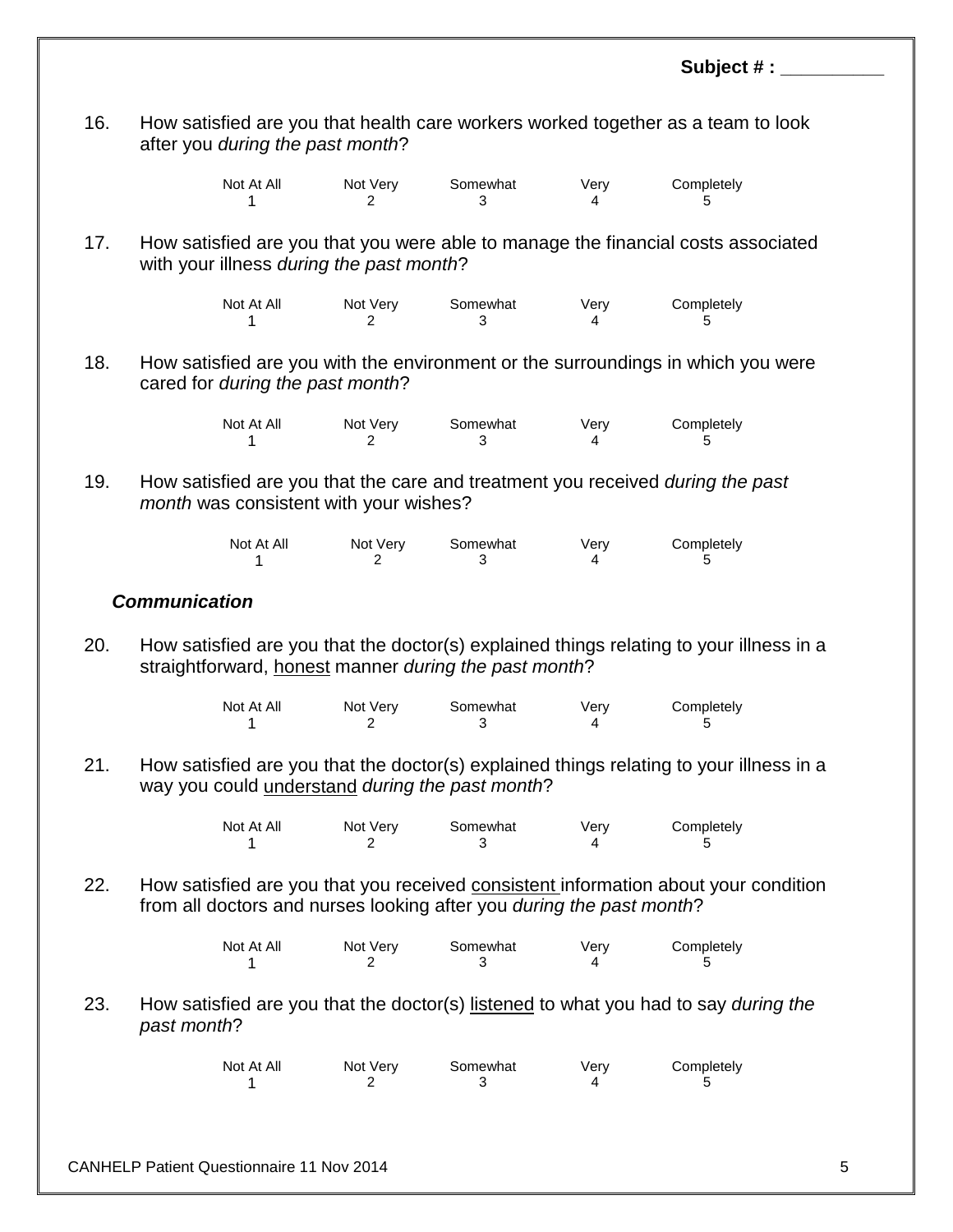24. How satisfied are you that you received updates about your condition, treatments, test results, etc. in a timely manner *during the past month*?

| Not At All | Not Very | Somewhat | Verv | Completely |
|------------|----------|----------|------|------------|
|            |          |          |      |            |

#### *Decision Making*

25. How satisfied are you with discussions *during the past month* with your doctor(s) about where you would be cared for (in hospital, at home, or elsewhere) if you were to get worse?

| Not At All | Not Very | Somewhat | Verv | Completely |
|------------|----------|----------|------|------------|
|            |          |          |      |            |

26. How satisfied are you with discussions *during the past month* with your doctor(s) about the use of life sustaining technologies (for example: CPR or cardiopulmonary resuscitation, breathing machines, dialysis)?

| Not At All | Not Very | Somewhat | Verv | Completely |
|------------|----------|----------|------|------------|
|            |          |          |      |            |

27. How satisfied are you that, *during the past month*, you have come to understand what to expect in the end stage of your illness (for example: in terms of symptoms and comfort measures)?

| Not At All | Not Very | Somewhat | Verv | Completely |
|------------|----------|----------|------|------------|
|            |          |          |      |            |

28. How satisfied are you with your role *during the past month* in decision making regarding your medical care?

| Not At All | Not Very | Somewhat | Verv | Completely |
|------------|----------|----------|------|------------|
|            |          |          |      |            |

#### *Role of the Family*

29. How satisfied are you with the level of confidence you felt *during the past month* in the ability of a family member or friend to help you manage your illness?

| Not At All<br>Not Very |  | Somewhat | Verv | Completely |  |
|------------------------|--|----------|------|------------|--|
|                        |  |          |      |            |  |

30. How satisfied are you with discussions *during the past month*, involving a family member or someone who would make decisions for you, about your wishes for future care in the event you yourself are unable to make those decisions?

| Not At All<br>Not Very |  | Somewhat | Verv | Completely |  |
|------------------------|--|----------|------|------------|--|
|                        |  |          |      |            |  |